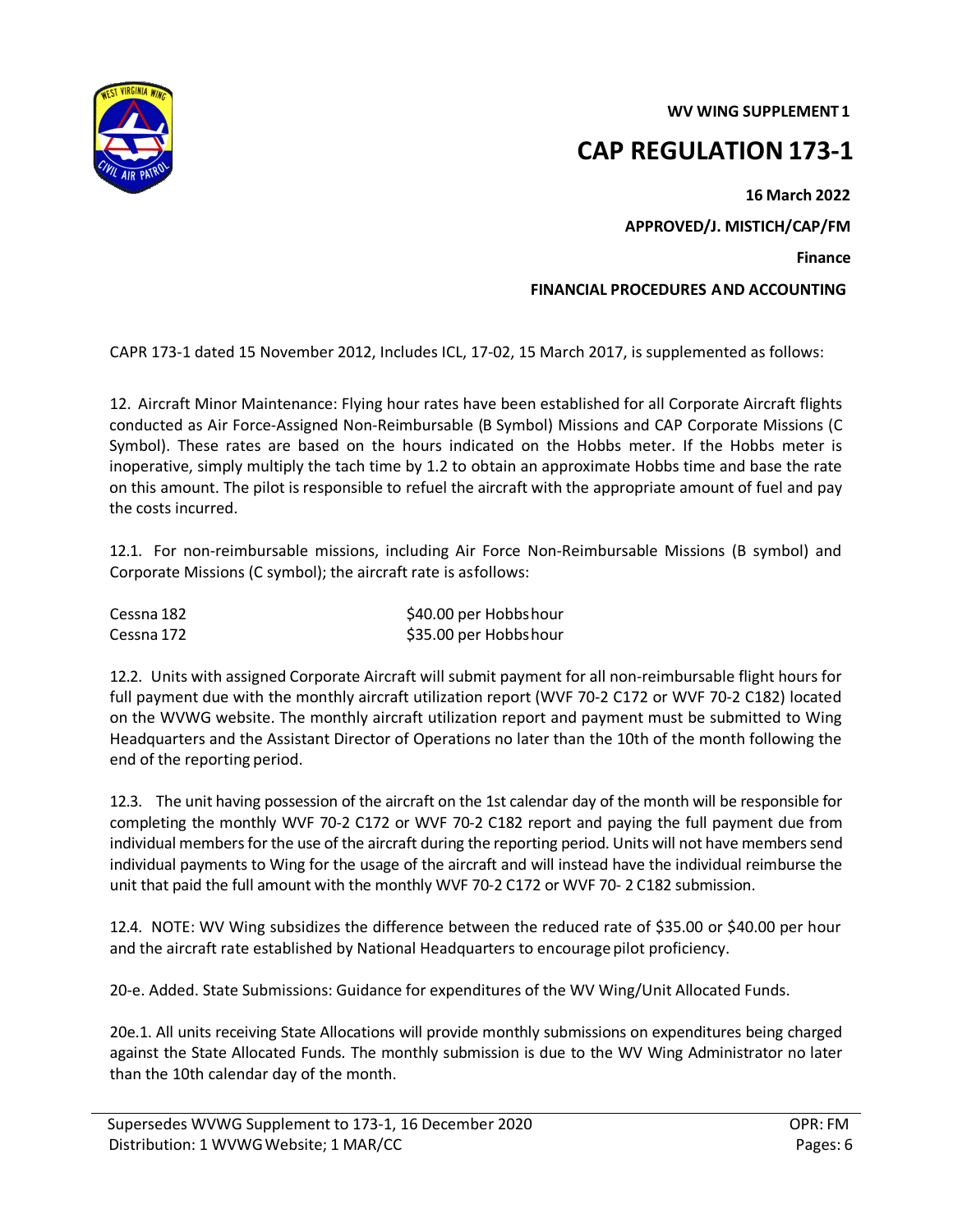20-e.2. Units failing to submit the monthly reports on time will be placed on immediate financial freeze (only EFT will be paid by the squadron credit card), by the Wing Commander on the 11 day of the month.

The offending unit(s) will mail squadron credit card(s) to the WV Wing Administrator until the freeze is lifted or the credit card will be cancelled immediately. The offending unit(s) will pay any late fees and interest charged to the squadron credit card account. If a unit is placed on financial freeze, they will not be eligible for additional funds above their annual allocation from wing for a period of one year.

20e.3. State Allocated funds will not be used to donate or to purchase items to be donated to other organizations. Allocated funds are for West Virginia Civil Air Patrol units only. Unit members are allowed to participate in these activities on their own and with their own individual funds.

20e.4. Food purchases for cadets and senior members are allowed during and after a Civil Air Patrol mission/activity (Note: A normal meeting night activity is not a reason to provide food with taxpayer dollars). Unit finance officers must submit the approved Activity Request for the mission/activity. If you do not have an approved Activity Request and purchase food, your purchase will be deducted out of the squadron's general fund.

20e.5. Food and other related purchases for parties are not allowed under the State Allocated Funds and shall be supplied by donated funds or from unit fund-raising activities (i.e. potlucks, donations, etc.).

20e.6. CAP is a tax-exempt corporation. All members buying items for use by the corporation shall use the WV State Tax Exempt Form signed by the Wing Commander to remove all sales taxes, if possible. Taxes not able to be removed will not be listed on the State Allocated Funds Submissions. It is the responsibility of the unit or member to pay those taxes out of other non-State Allocated Funds.

20e.7. State Allocated Funds are subject to audit by WV State Auditors, WV Adjutant General's Office and Wing Finance Committee members. After-the-fact line items charges will be denied and removed from the monthly submissions, if itis determined to be an unallowable charge to the State Allocated Funds.

20e.8. Squadrons will retain original detailed receipts for the period of 10-years for all charges allocated against the State Allocated Funds for audit purposes. Squadrons will provide a copy of invoice/statement and detailed receipts along with the monthly State submission form.

20e.9. The State Submissions Log Sheet will be under State Submission Policy and Procedures and will be identified as form number WVF 173-1SS located on the WVWG website.

20e.10. Units should always remember if they are using State Allocated funds, they are using State taxpayer dollars. These funds should be solely used to further the missions of CAP.

24. Travel: Official West Virginia Wing travel should be undertaken to execute or improve Civil Air Patrol (CAP) programs and services. The Wing will pay for member travel expensesincurredin pursuit of CAP goals, missions and objectives when authorized by the Wing, or when requested or required by National Headquarters. Members are expected to observe and comply with CAP regulations, policies and procedures where appropriate and imposed, when requesting travel and reporting expenses relatedto travel.

24.1. Guidelines: Members of the Wing who are eligible to receive reimbursement for their travel will comply with all applicable CAP regulations and this Wing supplement. Out-of-Wing travel normally requires advance approval from the Wing Commander or designee. Members seeking approval and ultimate reimbursement will request advance approval using the **WV Travel Authorization form**. Upon completion of travel, members will prepare and submit documentation of all travel related expenses, including all receipts, using the WV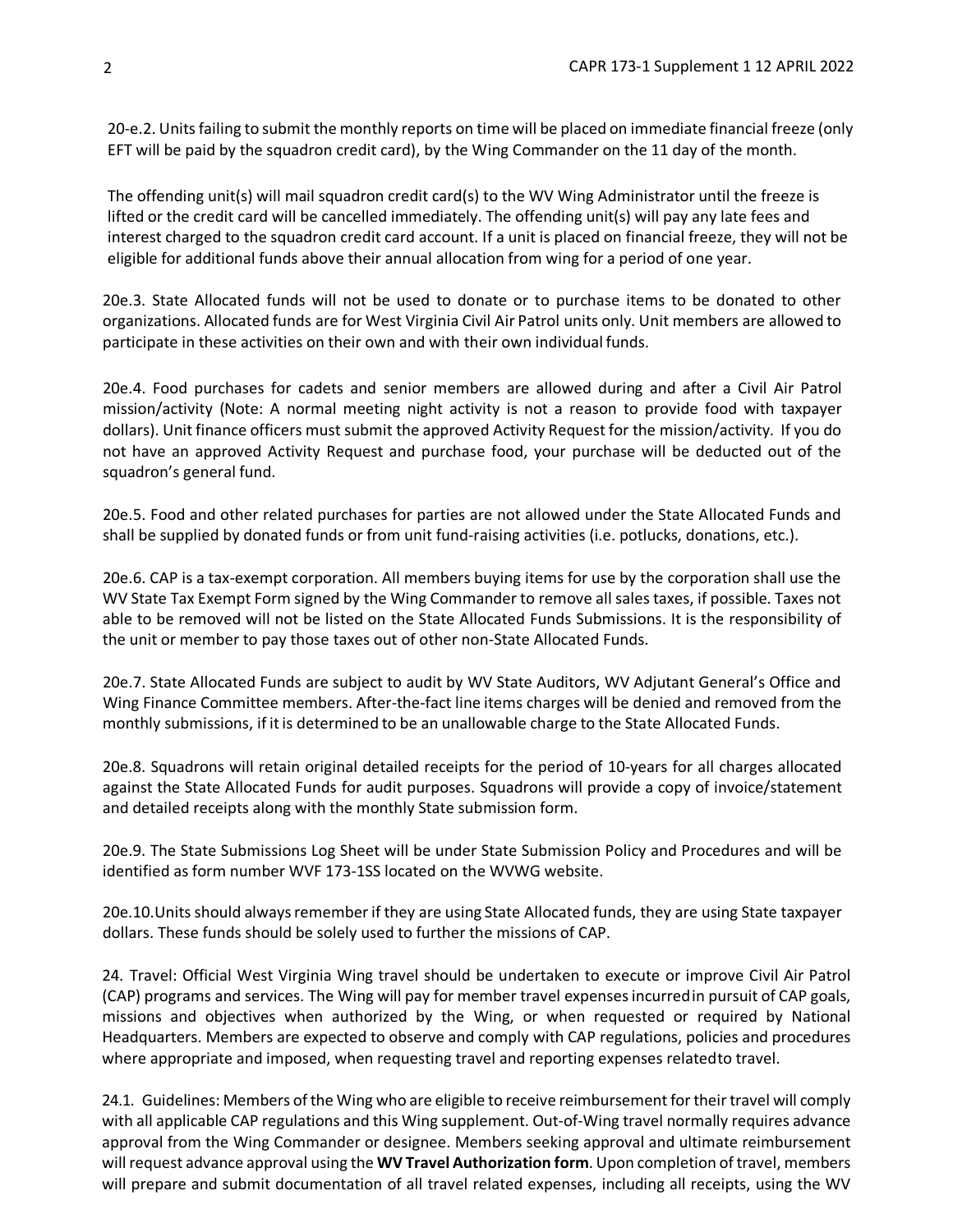Travel Expense Account Settlement Form within 30 days of travel completion. Download both forms from the West Virginia Purchasing Division website.

24.1.1. Members should be forward thinking in looking for the best return on investment when planning and booking travel. This procedure is intended to provide guidelines for members to ensure effective use of time and to minimize expenses. While this procedure strives to be comprehensive, it is impossible to anticipate every situation encountered by a traveling member. Members are to be aware of the requirement of Wing staff to review reimbursement claims and must maintain sufficient records to validate expenses incurred.

24.1.2. Because of the time and expense involved, travel will be undertaken only when personal contact is necessary to conduct the required mission or purpose and when no other form of remote communication can be utilized. Should travel be necessary, it is the member's responsibility to keep the costs associated with the trip to a reasonable minimum.

24.1.3. Airline, hotel and rental car reservations will be made using the lowest economy rate available. Lodging rates for Command Council meetings and Wing/Region conferences will be reimbursed at the conference or host hotel/group rate.

24.1.4. With advance Wing Commander's approval, Wing Command Staff, Director of Emergency Services, Director of Operations, Director of Communications and Inspector General are authorized, without advance Finance Committee approval, to incur in-state and out-of-state travel expenses for necessary and recurring meetings and events including, but not limited to, squadron meetings and events, governmental meetings and events, CAP, wing, region and national conferences/training/exercises, maintenance/repair of communications assets and unit inspections. Compliance with the travel request approval requirements of this supplement is mandatory in the absence of exigent short-notice circumstances.

24.2. Reimbursement of Member Expenses: To be reimbursed, member costs for travel, fuel, etc. must be reasonable and in accordance with CAP regulations and Wing policies. The general criteria for a reimbursable expense are the reasonableness of the claimed expense and whether the expense was incurred for a legitimate CAP-related business purpose.

24.2.1. Acceptable expenses include, but are not limited to, lodging, air transportation, vehicle fuel, taxi/TNC fare or car rentals, parking, tolls, hotel basic Wi-Fi, and purpose-related telephone calls.

24.3. WV Travel Authorization & WV Travel Expense Account Settlement Form: The WV State Travel Authorization form must be used to request advance approval of travel for which a member will be seeking reimbursement. The WV Travel Authorization form must be submitted at least two weeks before the planned travel is to begin, or immediately upon learning of the travel need in the event of exigent short-notice of the travel need. Members will not be reimbursed for travel-related expenses without an approved WV Travel Authorization in the absence of verified, exigent circumstances.

24.3.1. The WV Travel Expense Account Settlement Form, must be submitted within 30 days after completion of the travel. Only reasonable *Wing-related expenses will be reimbursed. All required receipts for reimbursable expenses shall* be attached to the WV Travel Expense Account Settlement Form. The expenses claimed will not be reimbursed until the WV Travel Expense Account Settlement Form is reviewed and approved by the Wing Commander, Vice Commander, Chief of Staff or Wing Administrator.

24.4. The Wing Finance Committee will approve travel advances on a case-by-case basis. The requesting member must submit a Travel Authorization to the Wing Finance Committee detailing the estimated costs of the CAP-related travel. The Finance Committee will determine whether to authorize the travel advance and the amount of the travel advance. Traveling members receiving travel advances will be required to repay to the Wing any unused funds in excess of actual expenses incurred. If the traveling member fails to submit the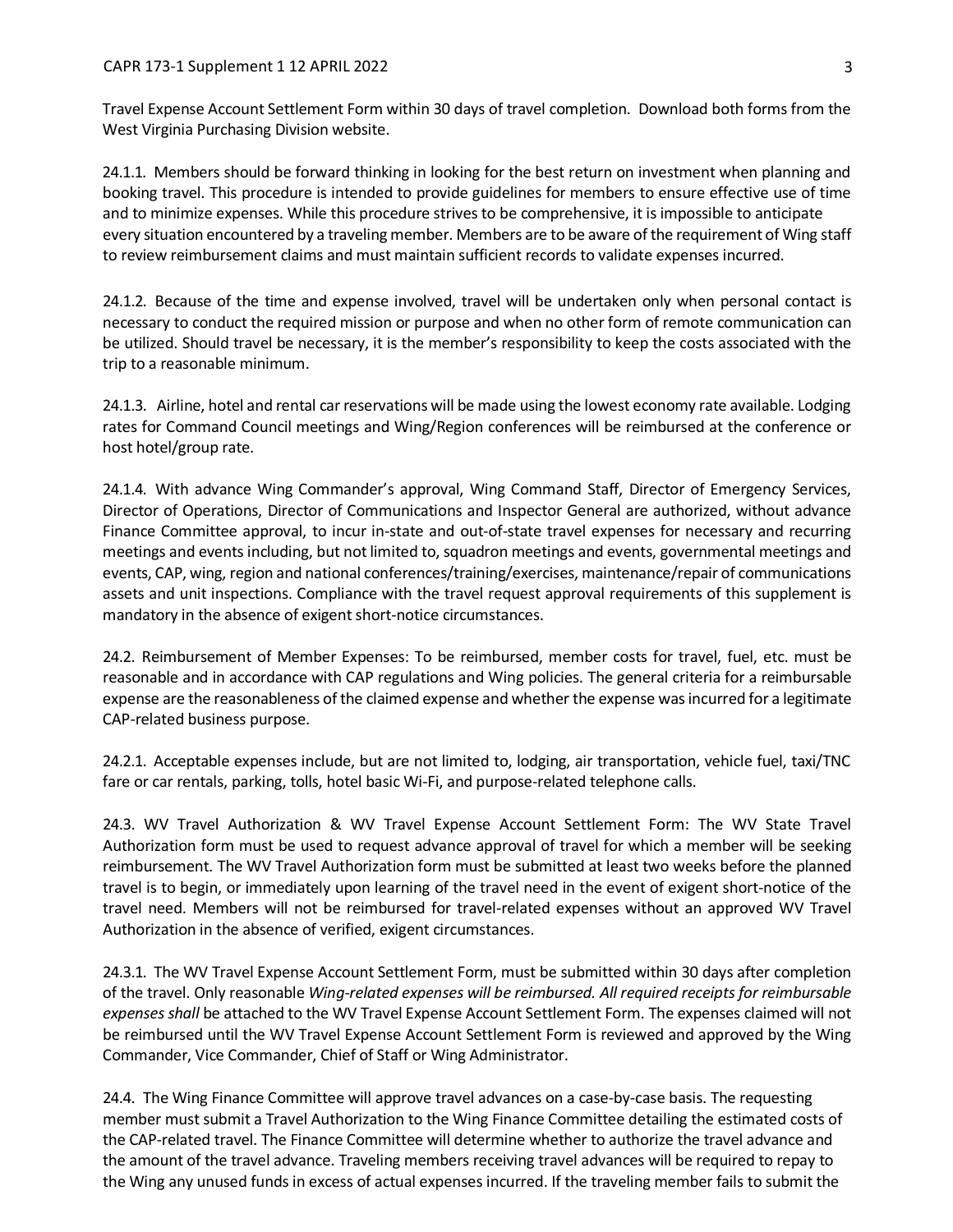requisite WV Travel Expense Account Settlement Form within 30 days of travel completion, the member will be responsible for reimbursing the entire amount of the advance to the Wing.

24.5 Air Travel: In the event a CAP aircraft cannot be used for travel and air travel is required, membersmay utilize airline travel booked at the economy rate. First Class and/or Business Class airline travel may not be booked and will not be reimbursed. In the event the member's itinerary changes prior to departure and a change fee is charged, the Wing will reimburse the change fee only with approval of the Wing Finance Committee.

24.5.1. Flights should be booked as far in advance as possible in order to obtain the benefit of lower advance airfare purchase prices. Members shall accept the lowest fare without regard to the airline providing the service. For purposes of obtaining the best fare possible, the membershould be reasonably flexible regarding flight times and the number of stops. Members will utilize low-cost, online booking options such as Expedia, Travelocity, Kayak, Orbitz, etc., and comparison shop in order to obtain the lowest, reasonably priced economy class fare. Travel agent fees will not be reimbursed except when booking thru the WV State Travel Vendor Agency. Members are also encouraged to economize on airport parking where practicable. Cost saving measures should include parking in longer-term lots for trips or parking at Wing Headquarters when departing from and returning to Charleston. All parking expenditures will be itemized on the Travel Expense Account Settlement Form and receipts must be attached.

24.5.2. Unused non-refundable tickets are to be applied to future tickets. Members are reminded of their responsibility to timely reschedule the use of cancelled non-refundable tickets so the value of the airfare (less any change fees) will not belost.

24.5.3. Only in very rare, exigent circumstances, private aircraft expenses may be reimbursed ifthe pilot has the Wing Commander's approval along with a copy of an appropriate, current pilot certificate, flight review and proof of insurance. Reimbursement may be made for the cost of fuel only, to and from the same destination.

24.6. Ground Transportation: Members are encouraged to rely on taxis, TNCs, metro/subways, hotel courtesy vans, or CAP corporate vehicles for transportation during CAP-related travel. If a rental car is required, members will select the lowest cost rental vehicles that meet purpose requirements. Members should retain and submit rental car and fuel receipts. Luxury size sedans or SUVs are not permissible without prior approval of the Finance Committee. However, it is acceptable to receive free upgrades from car rental agencies when offered.

24.6.1. The Wing may reimburse fuel for members who use a personal vehicle (POV) for travel. Tolls and parking charges may also be reimbursed for both POVs and rental vehicles. Members are responsible for all other expenses incurred while operating POVs and rental vehicles, including moving traffic violations, parking tickets and other expenses.

24.6.2. The Wing will not pay for any physical damage or other loss to POVs, rental vehicles or their contents, nor for any amount which may be deductible from the member's physical damage/collision insurance coverage. Members are encouraged to consider the types and amounts of coverage available from their applicable personal auto insurance, and to select and pay for offered collision damage waivers and/or additional liability insurance where appropriate. The cost of any such insurance, waivers or coverage options will not be reimbursed.

24.7. Meals: Expenses for meals or entertainment must have a legitimate, CAP-related business purpose and must include one or more persons in addition to the traveler. Costs should be reasonable and customary for the location. Itemized receipts are required. Tips for business meeting meals or entertainment are

reimbursable up to 20% of meal cost. Regardless of the payment method used, alcoholic beverages associated with a meal or entertainment expense will not be chargedor reimbursed.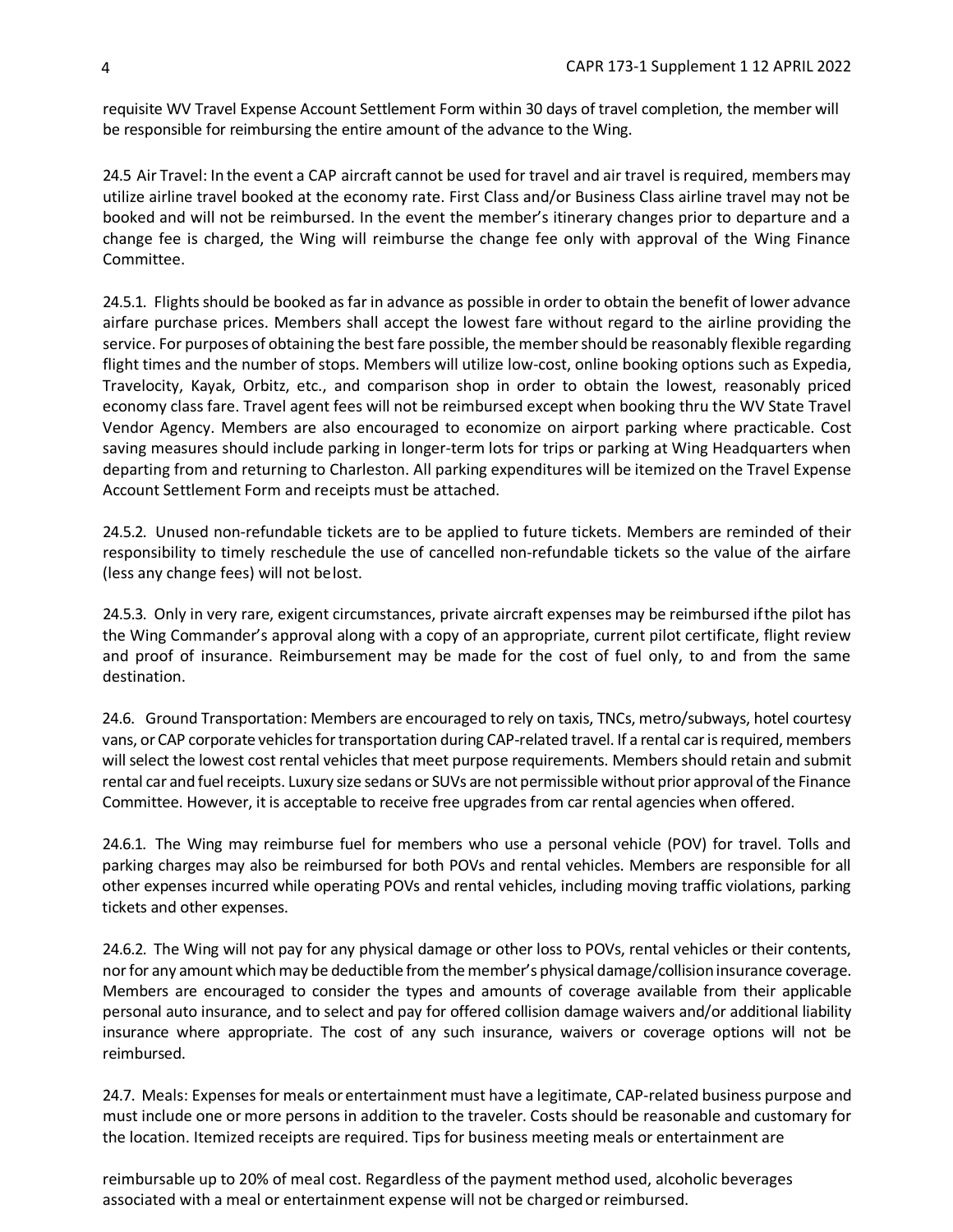## CAPR 173-1 Supplement 1 12 APRIL 2022 5

24.7.1. Personal meals are individual, everyday meals consumed during businesstravel. A maximum of three personal meals per day may be reimbursed, but only up to the federal government (GSA) per diem rate.

24.7.2. Members do not qualify for personal meal reimbursement during same-day travel, i.e., where there is no overnight stay away from home. IRS regulations require that an employee be away from home substantially longer than an ordinary day's work and during the time away from home, need sleep or rest.

24.8. Miscellaneous: Reasonable charges for telephone, fax and Internet access charges for CAP-related purposes will be reimbursed. Separate receipts for these charges must be attached to the **Travel Expense Account Settlement Form** unless they are included as part of a hotel bill or othersimilar receipt. Only basic Internet access charges are authorized and will be reimbursed. Additional or premium access charges will notbe reimbursed.

24.8.1. Personal laundry and/or dry cleaning of clothing will not be reimbursed.

24.8.2. Reasonable tips for baggage handling, valet parking (only if required to accommodate oversized CAP vehicles or for security/safety purposes), etc. may be reimbursed.

24.8.3. Reasonable charges for registration fees may bereimbursed.

24.8.4. No expenses related to alcoholic beverages will bereimbursed.

CONNIE S. MOODY, Colonel, CAP Commander